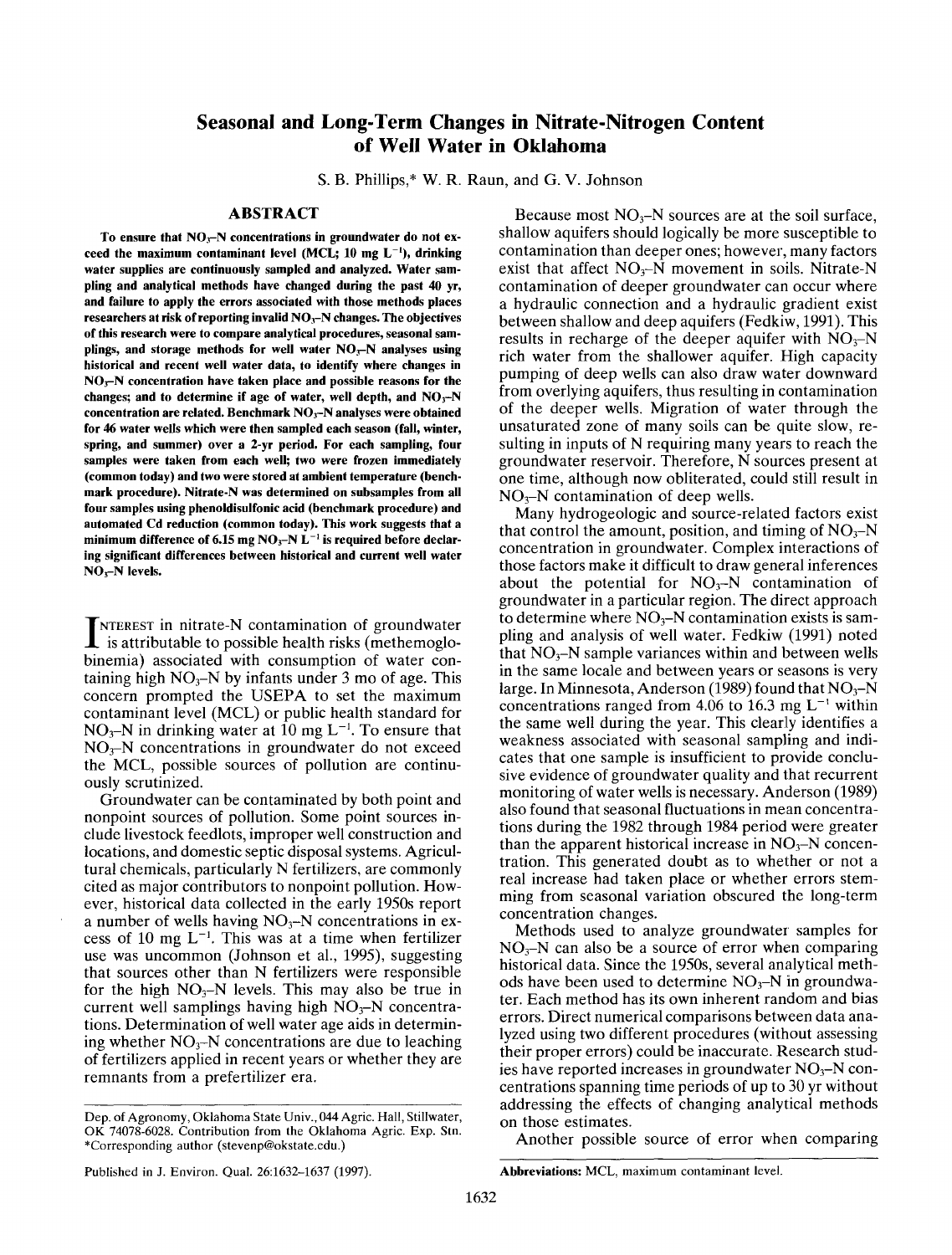historical data is storage of the sample. Current protocol requires that water samples being analyzed for  $NO<sub>3</sub>-N$ be cooled at 4 to 10°C for transport or analyzed immediately in the field (Scalf et al., 1981). Recommended maximal holding time for samples is 48 h. This protocol is intended to minimize any biological transformations that may take place. Data compiled years ago that provide the benchmark levels for historical comparisons may include samples taken without observing those guidelines. Unless the statistical parameters associated with an independent estimate are adequately assessed, researchers are at risk of making invalid conclusions about changes in  $NO<sub>3</sub>-N$  concentrations.

The primary objectives of this research were to use historical and recent data from north-central Oklahoma to compare analytical procedures, seasonal samplings, and storage methods for well water  $NO<sub>3</sub>-N$  analyses and to identify where changes have taken place. Additional objectives were to estimate the approximate age of water from selected wells using tritium/helium-3 groundwater dating techniques to determine if age of water, well depth, and  $NO<sub>3</sub>–N$  concentration are related and to identify possible reasons for changes in well water  $NO<sub>3</sub>-N$ .

## **MATERIALS AND METHODS**

Seventy-five water wells in Garfield, Grant, and Kingfisher counties in north-central Oklahoma were selected for comprehensive sampling. Those wells were chosen because  $NO<sub>3</sub>-N$ data collected from 1953 through 1972 were available to serve as benchmark levels (Bingham and Bergman, 1980; Dover, 1953; unpublished records from the files of the U.S. Geol. Survey office in Oklahoma City, OK). The major groundwater basins underlying these counties are alluvium and terrace deposits. The deposits are found along rivers and streams as unconfined aquifers and consist of interfingerings of sand, sandy clay, clay, and gravel. Water quality is affected by nearby streams; however, overall water quality is good and the water can be used for domestic, irrigation, industrial, and municipal purposes. Average annual precipitation for this area ranges from 711 to 864 mm, whereas the average annual evaporation potential ranges from 1500 to 1600 mm. This relationship results in evapotranspiration removing about 80% of Oklahoma's water from availability for use (Oklahoma Water Resour. Board, 1984, p. 18-31). These counties also have substantial agricultural activity associated with continuous wheat production and N fertilization.

Tax records obtained from the three counties were used to determine current ownership of the property on which each well was located. The owners were contacted and informed about the proposed experiment. Due to changes since the original data were compiled, several wells no longer existed. In many cases, verification of well authenticity was also difficult. The wells sampled during the benchmark period were identified by legal description only. This indicated a 0.65 to  $2.59 \text{ km}^2$  area on which the well was located. Many of these areas of land contained numerous water wells. Several cooperators were able to verify the source of earlier samplings based on personal knowledge, family records, or inquiries of previous land owners. Information regarding the age of particular wells made proper well selection possible at most locations. Consequently, the number of wells to be sampled was reduced to 46; and permission was obtained from the well owners or operators to begin sampling in the fall of 1993. The well sites represented an array of soil types and land uses. Wells had an average total depth of 14.6 m and an average depth to water of 6.4 m and included both dug and drilled wells. Water samples were obtained each season (fall, winter, spring, and summer) from September 1993 through July 1995.

To obtain a representative groundwater sample, the sample should be taken directly from the aquifer. However, 37 of the 46 wells contained in-place, semipermanent, mounted pumps that limited the options available for sampling. Those wells were pumped for a period of time adequate to remove several bore volumes of water from the well so that samples collected reasonably represented that of the aquifer (Scalf et al., 1981). Of the remaining wells, six were collected via windmills, and three were collected using a teflon bailer. The bailer was rinsed in the field with deionized water following each use (Davis et al., 1993). All samples were handled using established sampling protocol (Barcelona et al., 1987). Each season, four samples were collected from each well in 250-mL plastic bottles; two were stored by freezing the samples immediately using an ice chest containing dry ice, and two were stored at ambient temperatures for 1 to 2 d until analyses were performed. Frozen samples were thawed to room temperature before analyses.

Frozen and nonfrozen samples were analyzed using the phenoldisulfonic acid method (Bremner, 1965; Chapman and Pratt, 1961) and by a "Lachat-Quickchem" automated flow injection system that employs Cd reduction of  $NO<sub>3</sub> - N$  to  $NO<sub>2</sub><sup>-</sup>N$  and measurement of  $NO<sub>2</sub><sup>-</sup>N$  by the Griess-Ilosvay method (Henriksen and Selmer-Olsen, 1970; Jackson et al., 1975; Keeney and Nelson, 1982). Phenoldisulfonic acid was the method of choice when most of the benchmark data were analyzed. This colorimetric procedure is tedious, time consuming, and is subject to several interferences. Cadmium reduction is currently used by many industrial and public laboratories.

Statistical analyses of data were performed using procedures outlined by SAS (1990). A split-plot in space and time ANOVA model was used to assess the effects of sampling times (4 seasons  $\times$  2 yr), methods of storage (frozen vs. nonfrozen), methods of analysis (phenoldisulfonic acid vs. Cd reduction), and their interactions.

Ten water wells were selected from the 46 and sampled in January 1996 for age determination using tritium/helium-3 groundwater dating techniques (Solomon et al., 1992). Only 10 were selected due to the restrictive cost of analyses. These 10 wells were categorized into one of four groups, i.e., (i) wells  $\le$ 12 m deep with NO<sub>3</sub>-N concentrations  $>$ 15 mg L<sup>-1</sup>, (ii) wells  $\leq$ 12 m deep with NO<sub>3</sub>-N concentrations  $\leq$ 15 mg L<sup>-1</sup>, (iii) wells  $>12$  m deep with NO<sub>3</sub>-N concentrations  $>15$  mg  $L^{-1}$  with high NO<sub>3</sub>-N, and (iv) wells >12 m deep with NO<sub>3</sub>-N concentrations  $\leq 15$  mg L<sup>-1</sup>. Two samples were collected from each of the 10 wells on the same date. One sample was analyzed for helium-3, and the other for tritium. The helium-3 sample was collected using an apparatus that consisted of a 46-cm long piece of 6.35-mm copper tubing capped on each end by a piece of tygon tubing. The copper tube was held in a vertical position with the lower tygon tube attached to the well discharge via an air-tight connection. The upper tygon tube remained open to allow water to flow through the copper tube. When no air bubbles were observed in either tygon tube, they were closed using pinch clamps. The ends of the copper tube were then crimped using refrigerator clamps, trapping the water sample within the copper tubing. The tygon tubes were removed, and the ends of the copper tubing were capped. Caution was taken during this step to avoid trapping air bubbles in the copper tube and contaminating the sample. The tritium sample was collected in a 500-mL glass bottle with a polypropylene cap leaving no airspace within the bottle. The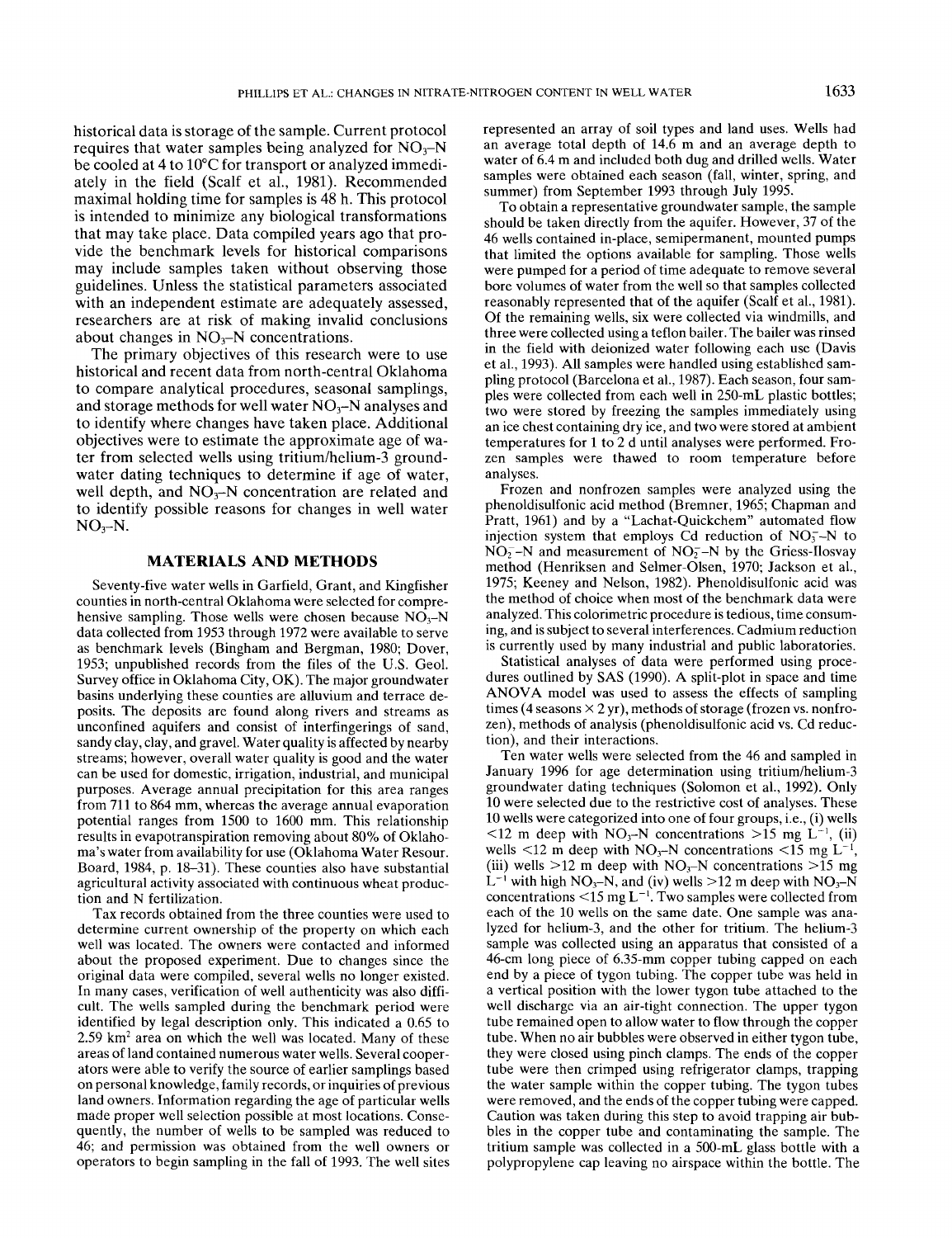samples were forwarded to the University of Rochester, Rochester, NY, for analyses and age estimation by the Department of Earth and Environmental Sciences.

## **RESULTS AND DISCUSSION**

Highly significant sampling time by method of analysis and sampling time by storage interactions were observed (Table 1). These interactions among sampling time, storage, and method of analysis restrict the reliability with which individuals can make direct numerical comparisons between different sets of  $NO<sub>3</sub>-N$  data. The overlapping errors associated with combining interdependent variables implied that the benchmark data would have had a different statistical error associated with it than data collected from the same wells in the last 2 yr.

A standard deviation estimate for the benchmark data was derived using the MSE from an ANOVA of  $NO<sub>3</sub>-N$ values obtained from the nonfrozen samples analyzed using phenoldisulfonic acid. A similar estimate was made for the frozen samples analyzed using Cd reduction.

Nonfrozen samples analyzed using phenoldisulfonic acid and the frozen samples analyzed using Cd reduction had standard deviations of  $\pm 2.48$  and  $\pm 3.67$  mg L<sup>-1</sup>, respectively. This suggests that a minimum difference of 6.15 mg  $L^{-1}$  be used to make direct comparisons between historical (nonfrozen samples analyzed using phenoldisulfonic acid) and current water samples. The standard deviation ( $\pm 2.48$  mg L<sup>-1</sup>) was assigned to benchmark  $NO<sub>3</sub>-N$  values, and tests on independent means comparing benchmark and current data were performed for each well. Changes in  $NO<sub>3</sub>-N$  between benchmark and current data are reported in Table 2. Seven of the 46 wells were excluded from all ANOVAs because they were determined to be point-source contaminated; however, changes over time within these wells are included in the discussion.

Direct comparisons of historical vs. current estimates for each well, disregarding the statistical analyses, would have detected increases in 35 of the 46 wells (76%). Using the appropriate statistics, significant increases in well water  $NO_3-N$  over time were found in only 18 wells (39%), while 7 (15%) showed decreases and 21 (46%) exhibited no change ( $p < 0.05$ ). The average NO<sub>3</sub>-N concentrations for the wells during the past 2 yr (including those determined to be point-source contaminated) ranged from 0.61 to 99.4 mg  $L^{-1}$  and had a mean of

**Table 1. Split-plot in space and time ANOVA for well water**  $NO<sub>3</sub>-N<sub>1</sub>$ , 1993–1995.

| Source                                    | df  | Mean squares F value $Pr > F$ |       |        |
|-------------------------------------------|-----|-------------------------------|-------|--------|
| Well                                      | 38  | 618.87                        | 25.66 | 0.0001 |
| Sampling time                             | 7   | 10.85                         | 0.45  | 0.8693 |
| Well $\times$ Sampling (a)                | 202 | 24.11                         |       |        |
| <b>Storage of samples</b>                 |     | 1.18                          | 0.46  | 0.4987 |
| Sampling $\times$ Storage                 |     | 13.89                         | 5.37  | 0.0001 |
| Well $\times$ Storage (Sampling) (b)      | 240 | 2.58                          |       |        |
| <b>Method of analysis</b>                 |     | 43.74                         | 6.87  | 0.0090 |
| Sampling $\times$ Method                  | 7   | 81.21                         | 12.76 | 0.0001 |
| Storage $\times$ Method                   |     | 15.33                         | 2.41  | 0.1212 |
| Sampling $\times$ Storage $\times$ Method | 7   | 7.18                          | 1.13  | 0.3436 |
| Error (c)                                 | 472 | 6.36                          |       |        |

14.0 mg  $L^{-1}$ . Increases in NO<sub>3</sub>-N concentration ranged from 5.67 to 96.7 mg  $L^{-1}$  and had a mean of 23.1 mg  $L^{-1}$ . Decreases ranged from 5.24 to 46.4 mg  $L^{-1}$  and had a mean of 22.9 mg  $L^{-1}$ . Assignment of the appropriate standard deviation to benchmark data is crucial when making historical comparisons involving well water  $NO<sub>3</sub>$ -N, and the chance of incorrectly declaring changes without proper statistical treatment of the data is apparent.

Of the 18 wells that showed historical increases, seven were identified as being likely contaminated by pointsource pollution. Wells 13, 14, 24, and 44 were all located on highly vulnerable farmsteads. The soil texture for these sites ranged from a fine sand to a sandy loam, and the average depth to groundwater was 5.2 m. All of these wells were located near livestock corrals that

**Table 2. Comparisons of well water NO3-N between benchmark samples (nonfrozcn, phenoldisulfonic acid) and current samples (frozen, Cd reduction) from the same** wells.

| Well                    | $NO3-N$     |                |                          |  |
|-------------------------|-------------|----------------|--------------------------|--|
| no.                     | Benchmark§  | <b>Current</b> | Significance             |  |
|                         | $mg L^{-1}$ |                |                          |  |
| 1                       | 20.7        | 19.3           | <b>NS</b>                |  |
| $\overline{\mathbf{c}}$ | 0.77        | 8.68           | NS                       |  |
| $\bar{3}$               | 0.02        | 11.5           | $\ddagger$               |  |
| $\overline{\mathbf{4}}$ | 42.8        | 2.50           | $**$                     |  |
| 5                       | 0.11        | 10.3           | $\ddagger$               |  |
| 6                       | 0.18        | 2.78           | <b>NS</b>                |  |
| 7                       | 0.02        | 14.7           |                          |  |
| 8                       | 0.14        | 11.0           | $\frac{+}{+}$            |  |
| 9                       | 6.75        | 9.20           | <b>NS</b>                |  |
| 10                      | 8.78        | 10.8           | <b>NS</b>                |  |
| 11                      | 0.00        | 0.71           | <b>NS</b>                |  |
| 12                      | 0.15        | 11.0           |                          |  |
| 13                      | 0.31        | 34.6           | $\ddot{\ddag}$           |  |
| 14                      | 0.29        | 15.3           | į                        |  |
| 16                      | 11.3        | 15.1           | <b>NS</b>                |  |
| 18                      | 5,85        | 13.7           | $\ddagger$               |  |
| 19                      | 36.0        | 11.1           | **                       |  |
| 20                      | 3.83        | 11.9           | $\dagger$                |  |
| 21                      | 0.29        | 4.76           | <b>NS</b>                |  |
| 23                      | 2.70        | 10.4           | $\dagger$                |  |
| 24                      | 1.31        | 16.6           | $\ddagger$               |  |
| 25                      | 67.5        | 21.1           | 冰冰                       |  |
| 26                      | 38.3        | 20.9           | $**$                     |  |
| 28                      | 2.25        | 4.47           | <b>NS</b>                |  |
| 29                      | 4.50        | 6.17           | NS                       |  |
| 30                      | 3.60        | 3.51           | NS                       |  |
| 31                      | 5.85        | 16.7           | $\ddagger$               |  |
| 32                      | 0.77        | 3.27           | <b>NS</b>                |  |
| 33                      | 2.70        | 99.4           | $\ddagger$               |  |
| 34                      |             | 7.58           | $\ddagger$               |  |
|                         | 1.91        | 7.24           | <b>NS</b>                |  |
| 35                      | 2.00        |                | NS                       |  |
| 36                      | 1.13        | 4.46<br>5.38   | NS                       |  |
| 37                      | 1.24        |                | $**$                     |  |
| 38                      | 22.5        | 1.31           |                          |  |
| 39                      | 1.40        | 44.3           | $\ddagger$<br>Ť          |  |
| 41                      | 6.98        | 15.7           | $\mathbf{r}$             |  |
| 42                      | 6.75        | 1.32           | <b>NS</b>                |  |
| 43                      | 0.38        | 1.20           |                          |  |
| 44                      | 2.25        | 16.8           | ŧ                        |  |
| 45                      | 1.76        | 6.49           | <b>NS</b>                |  |
| 46                      | 3.38        | 4.44           | NS                       |  |
| 48                      | 0.02        | 1.35           | NS                       |  |
| 49                      | 1.91        | 0.69           | NS                       |  |
| 50                      | 3.38        | 92.9           | $\ddagger$               |  |
| 51                      | 13.5        | 12.7           | NS<br>$\boldsymbol{\mu}$ |  |
| 52                      | 5.85        | 0.61           |                          |  |

\*,\*\* **Decrease at the 0.05 and 0.01 probability levels, respectively.**

 $\dagger, \ddagger$  Increase at the 0.05 and 0.01 probability levels, respectively.

**Measured and reported from 1953 through** 1972.

**J** Determined over eight sampling dates from 1993 through 1995.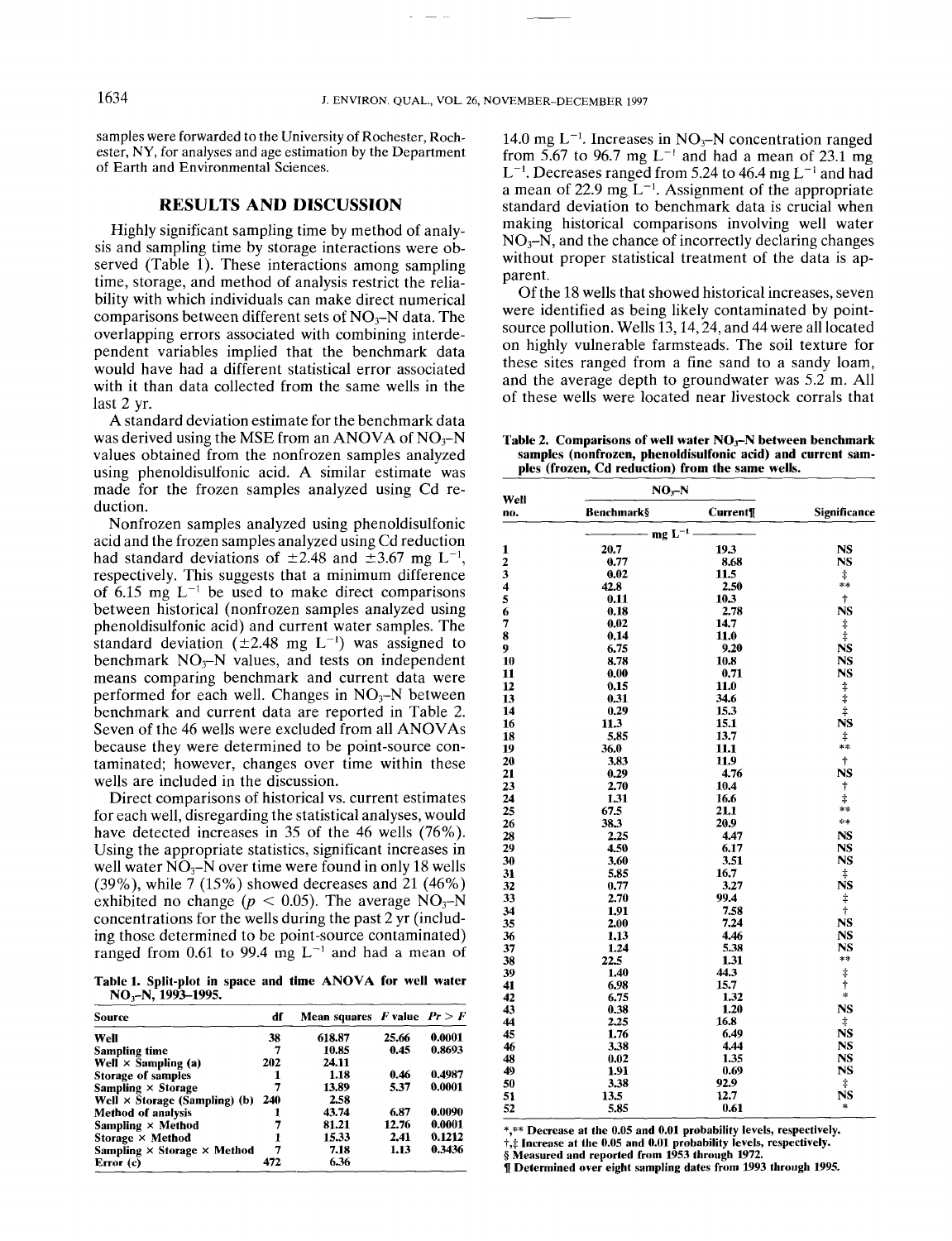were frequently used. These factors made these particular wells prime candidates for point-source animal waste  $NO<sub>3</sub>-N$  contamination. The water from Well 13 was estimated to have entered the aquifer from 3 to 5 yr ago (Table 3). This supports the hypothesis that recent land management practices can contribute to contamination of recharge water at the ground surface. Water from Well 14 was 18 yr old (Table 3), placing its recharge within a time frame when animal waste could have been a source of  $NO<sub>3</sub>-N$  contamination. Well 24 contained water that was 15 yr old (Table 3). In addition to being vulnerable to animal waste runoff, the casing of Well 24 was damaged. The length of time this problem existed was unknown; however, this introduced another factor that tends to support point-source contamination at the site.

Wells 33, 39, and 50 were probably contaminated as a result of poor well construction. Well 33 was located near several oil pumping units and drilling rigs. Originally drilled to discover oil, its initial bore size was 20 cm in diameter. When no oil was found, a 13-cm casing was installed to use the site as a water well. The remaining 7 cm was neither packed nor sealed, allowing any surface contamination to have direct access to the groundwater system. This well was also located in the immediate vicinity of an excessively manure-fertilized garden and a septic system, thus indicating that recent point source contamination (not associated with aquifer recharge) may have caused this high  $NO<sub>3</sub>-N$  level. Well 39 was a large diameter, hand-dug well. This type of well is vulnerable to contamination because of its design and shallow depth to aquifer (5.5 m, Table 3). Well was located at an urban residence and was not associated with any type of agricultural production; however, the water, which was 3 yr old (Table 3), contained the third largest mean  $NO_3-N$  concentration of all wells sampled. Well 50 was a 15-m drilled well, but it had only been cased to a depth of 6 m. Well 50 was also located on a down slope gradient from a residence septic system and a corral. Wells 33 and 50 had the largest  $NO<sub>3</sub>–N$  concentrations of all wells sampled (99 and 93 mg  $L^{-1}$ , respectively) (Table 2). Water samples from Well 33 and Well 50 represented a mixing of old and young waters. Well 33 contained mostly older water, which could have en-

Table 3. Benchmark and current NO<sub>x</sub>-N in well water, type of **location, depth to aquifer, and age for 10 wells selected.**

| Well<br>no. | $NO3-N$             |      |                     |                     |                |  |
|-------------|---------------------|------|---------------------|---------------------|----------------|--|
|             | Benchmark† Current‡ |      | Type of<br>location | Depth to<br>aquifer | Age§           |  |
|             | mg $L^{-1}$         |      |                     | m                   | уr             |  |
| 1           | 20.7                | 12.6 | farmstead           | 5.1                 | $\approx 100$  |  |
| 3           | 0.02                | 8.6  | farmstead           | 5.7                 | 10             |  |
| 11          | 0.00                | 1.0  | farmstead/corral    | 3.0                 | 22             |  |
| 13          | 0.31                | 49.3 | farmstead/corral    | 4.5                 | $3 - 5$        |  |
| 14          | 0.29                | 13.7 | farmstead/corral    | 5.1                 | 18             |  |
| 24          | 1.31                | 17.4 | farmstead/corral    | 4.8                 | 15             |  |
| 33          | 2.70                | 86.5 | rural residence     | 11.5                | $50 - 75$      |  |
| 39          | 1.40                | 50.4 | urban residence     | 5.5                 | 3              |  |
| 41          | 6.98                | 13.1 | farmstead           | 5.4                 | 13             |  |
| 50          | 3.38                | 39.0 | farmstead/corral    | 7.9                 | not determined |  |

**Measured and reported from 1953 through** 1972.

**Sampled on** 15 Jan. 1996.

**Determined using tritium/helium-3 dating techniques.**

tered the aquifer as long as 100 yr ago. The best estimate of its approximate age was from 50 to 75 yr (Table 3). Since the benchmark  $NO_3-N$  concentration for this well was 2.70 mg  $L^{-1}$ , the recently recharged portion of the water probably contained most of the  $NO<sub>3</sub>-N$  determined. Well 50 provided a sample mixed to the point that an age determination could not be made. Analysis of water from other wells in the vicinity (within 1.60  $km$ ) of Well 33 and Well 50 failed to show any signs of contamination (4.75–7.65 mg  $L^{-1}$ ), supporting the conclusion that  $NO<sub>3</sub>-N$  levels in these wells were due to point sources.

Of the other four wells tested for age (Table 3), Well 1 and Well 11 showed no significant changes, whereas Well 3 and Well 41 showed increases over time ( $p <$ 0.05; Table 2). Well 1 was a shallow well with a  $NO<sub>3</sub>-N$ concentration of 19.3 mg  $L^{-1}$  (Table 2). The water in this well was estimated to be about 100 yr old (Table 3); however, pure old water (low or no tritium) is very difficult to age with certainty. Well 11 was also a shallow well, but its concentration and age were 0.71 mg  $L^{-1}$ (Table 2) and 22 yr (Table 3). Well 3, a deep well, Well 41, a shallow well, contained water that was 10 and 13 yr old, respectively. This lack of relationship between depth and age supports the hypothesis that factors exist which affect the rate of water movement through soils. Because no evidence suggested pointsource contamination of these wells, increases were probably due to nonpoint sources.

Surface-applied N fertilizer is commonly cited as the major source of nonpoint  $NO<sub>3</sub>-N$ . Leaching of excessively-applied N fertilizer provides a source of nonpoint  $NO<sub>3</sub>-N$  under certain circumstances; however, if leaching was a source of  $NO_3-N$  for Well 1 and Well 11, an opposite relationship between age and  $NO<sub>3</sub>-N$  concentration would be expected. Since fertilizer use was uncommon 100 yr ago, the older water should have minimal  $NO_3-N$ , and the younger water should have the greatest concentrations. Likewise, no relationship between  $NO<sub>3</sub>–N$  and average aquifer depth existed for all wells showing increases (excluding those contaminated by point sources; Fig. 1), or for all wells sampled (excluding those contaminated by point sources) in either the benchmark years or the past 2 yr (Fig. 2). Although leaching of surface-applied N fertilizer may have been the cause of increased  $NO_3-N$  for some wells in the study, the lack of relationship between concentration and depth (Fig. 1 and 2) indicate that this cause was not widespread, and nonpoint sources of  $NO<sub>3</sub>-N$  other than those found at the soil surface must exist.

Of the seven wells showing decreases over time, two have been identified as prior sites of point-source contamination. Well 4 was located on a site used for poultry production when the benchmark data were collected. It has since become a residence well, without poultry, which may explain the decrease in  $NO<sub>3</sub>-N$  values. Well 38 was a hand-dug well when sampled in the 1950s. Since that time, it has been properly cased and secured, and the concentration of  $\overline{NO_3-N}$  in the water has decreased. Wells 25 and 26 were both located on the same section of land. The land was irrigated cropland overly-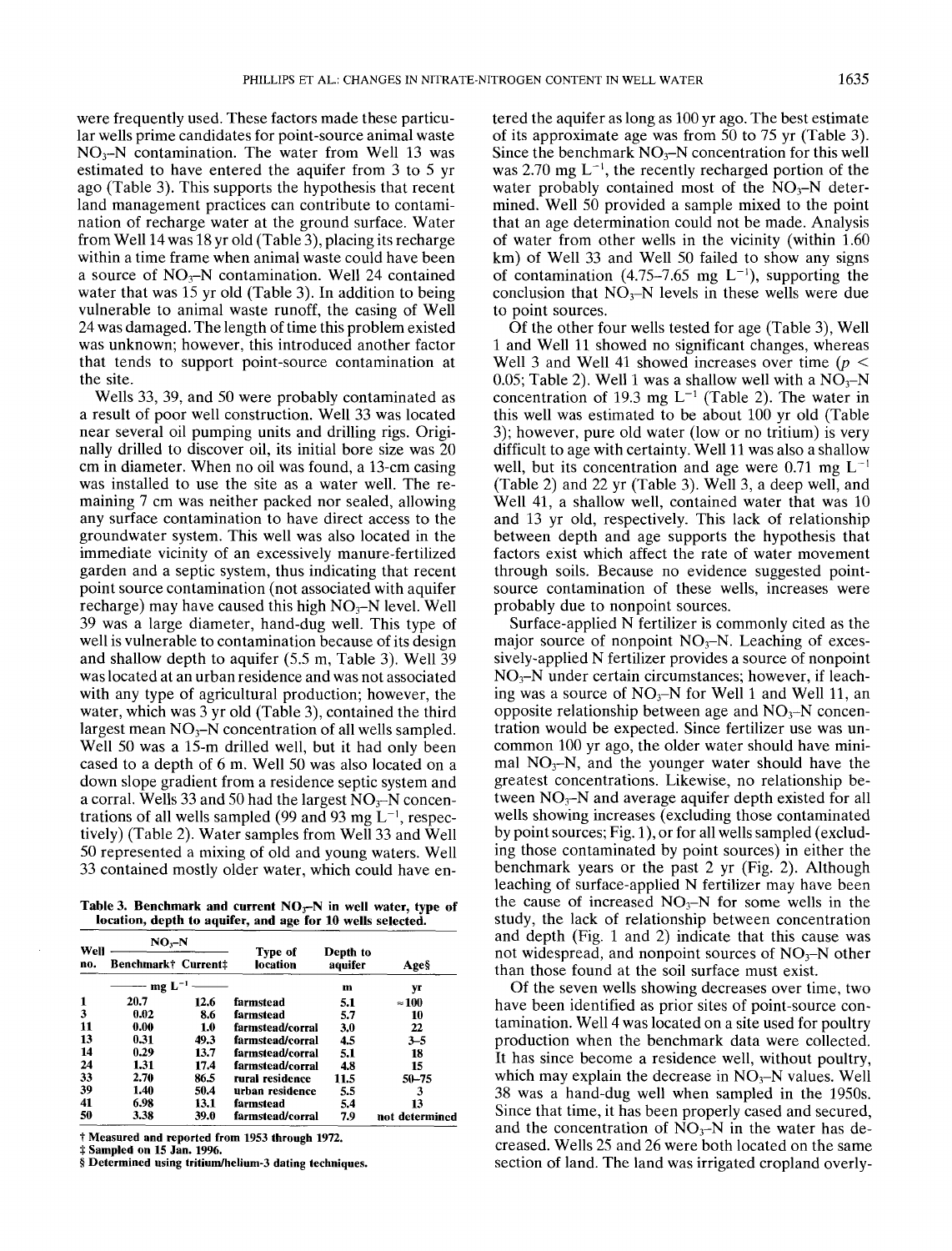

Fig. 1. Linear relationship of changes in NO<sub>3</sub>-N on the average depth to aquifer for water wells showing increases over time (excluding those **point-source contaminated).**

ing a shallow aquifer, which may explain why the  $NO<sub>3</sub>-N$ levels have remained considerably more than 10 mg  $L^{-1}$ . However, no information was obtainable regarding the history of the area to determine the source of high benchmark levels of  $NO<sub>3</sub>-N$ . No historical information was available for Wells 19, 42, and 52. Wells 19, 25, and 26 probably were point-source contaminated, improperly sampled, or inaccurately analyzed as their  $NO<sub>3</sub>–N$ concentrations grossly exceeded the average for that time period.

The average  $NO<sub>3</sub>-N$  concentration for the wells in this study over the past 2 yr (excluding those that were point-source contaminated) was 8.40 mg  $L^{-1}$ . The average benchmark  $NO<sub>3</sub>-N$  concentration (excluding previously point-source contaminated wells) was 2.90 mg  $L^{-1}$ . The average time span between benchmark and current sampling dates for all wells was 38 yr. Assuming continuous and constant accumulation, this would represent an average increase of 0.14 mg  $L^{-1}$  yr<sup>-1</sup>. This figure closely agrees with that of Chen and Druliner



Fig. 2. **Linear relationship of NO~-N on the average depth to aquifer for benchmark and current data from water wells (excluding those pointsource contaminated).**